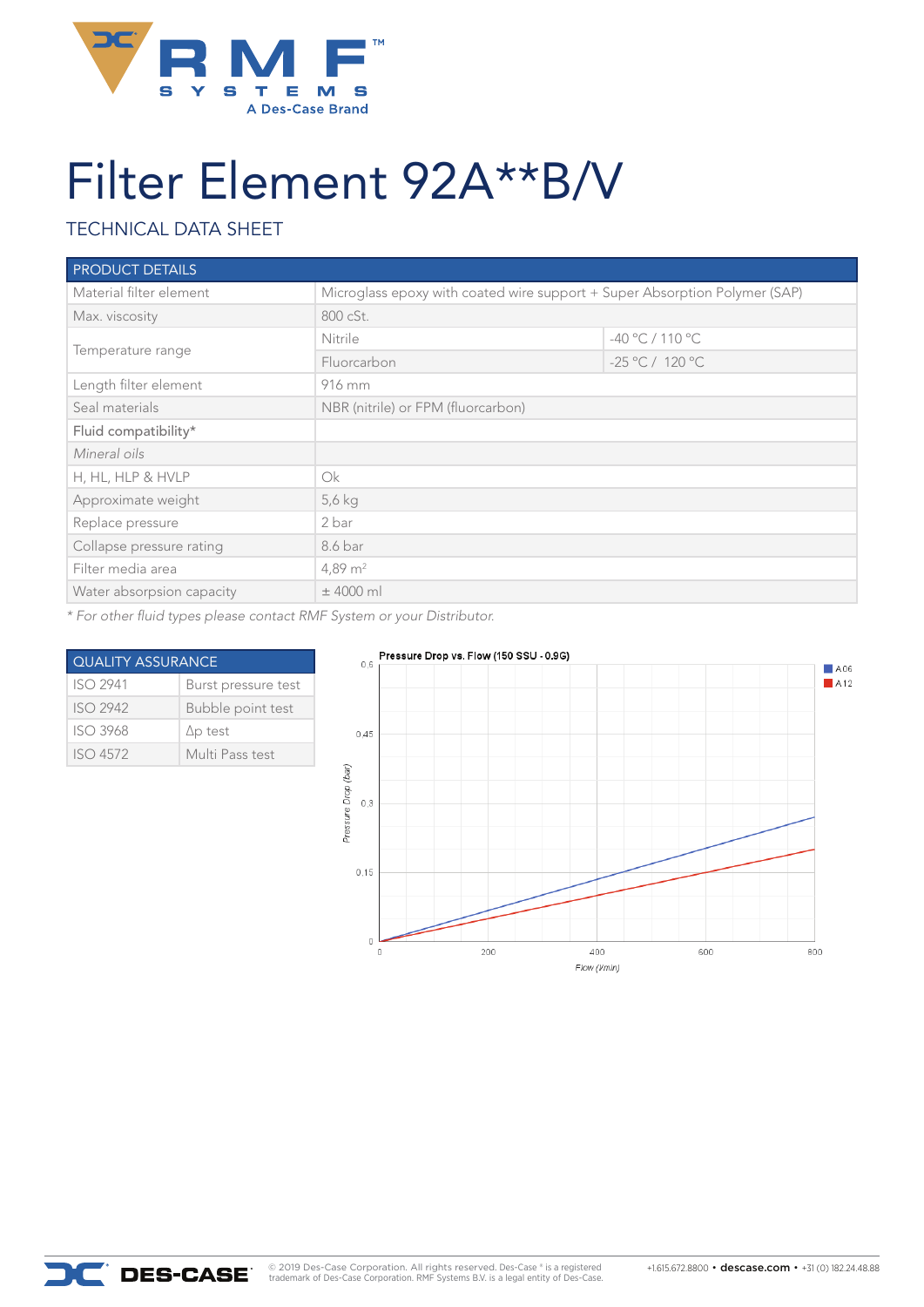



| <b>FILTER TYPE**</b> | <b>DIRT HOLDING CAPACITY (g)</b> |
|----------------------|----------------------------------|
| A06                  | 884                              |
| A12                  | 104.5                            |



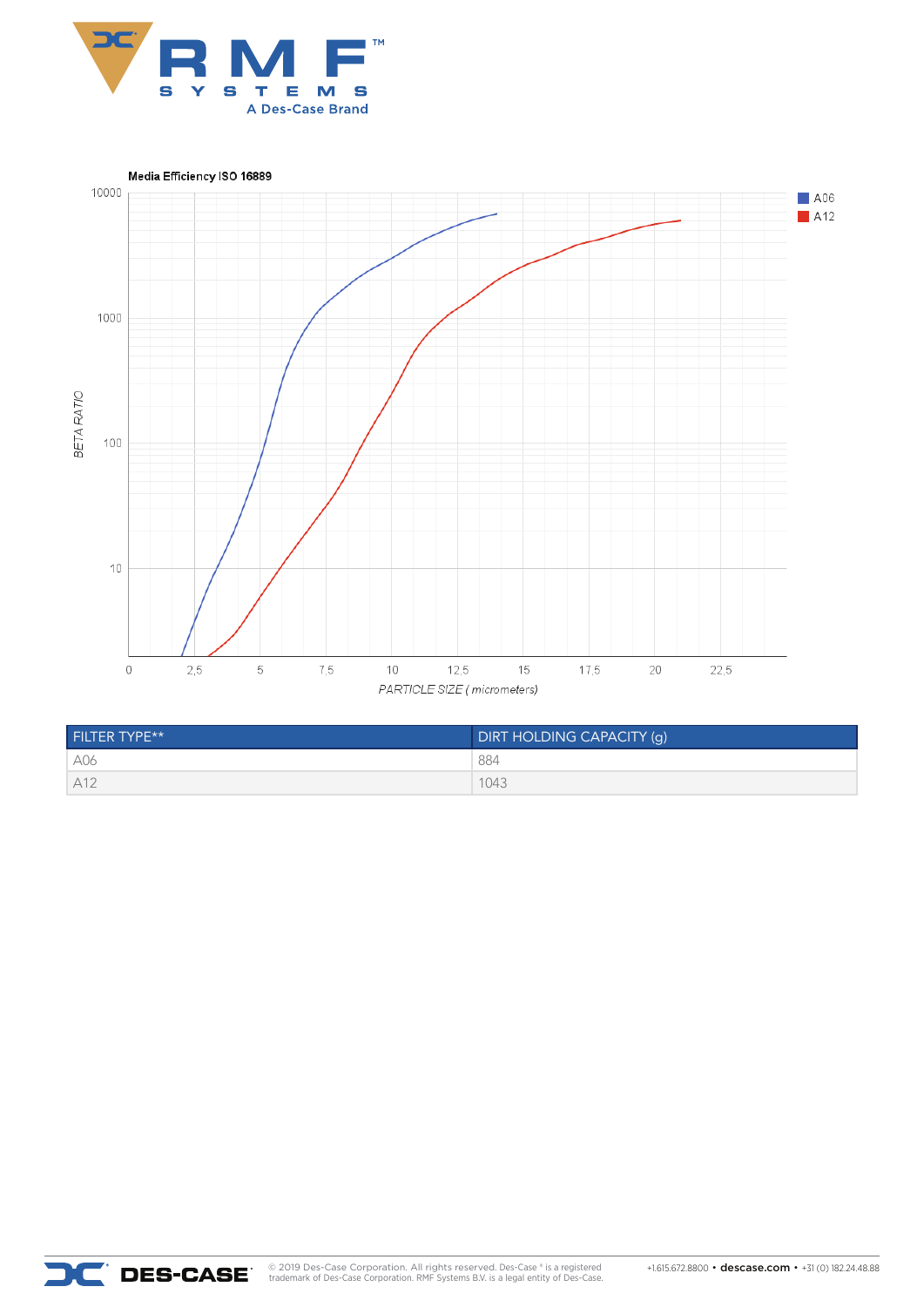

# Filter Element 92G

## TECHNICAL DATA SHEET

| <b>PRODUCT DETAILS</b>      |                                           |  |
|-----------------------------|-------------------------------------------|--|
| Material filter element     | Microglass epoxy with coated wire support |  |
| Max. viscosity              | 800 cSt.                                  |  |
| Temperature range           | -40 °C / 110 °C                           |  |
| Length filter element       | 916 mm                                    |  |
| Seal materials              | NBR (nitrile) or FPM (fluorcarbon)        |  |
| Fluid compatibility         |                                           |  |
| Mineral oils                |                                           |  |
| H, HL, HLP & HVLP           | Ok                                        |  |
| Biodegredable oils          |                                           |  |
| HEPG polyethyleneglycol     | Consult RMF                               |  |
| HEES synthetical ester      | Ok                                        |  |
| HETG vegetable seed oil     | Consult RMF                               |  |
| Fire inhibiting fluids      |                                           |  |
| <b>HFA</b> emulsions        | No                                        |  |
| HFC glycol / water solution | No                                        |  |
| HFD fluids no water content | Consult RMF                               |  |
| Approximate weight          | 1.25 kg                                   |  |
| Replace pressure            | 2 bar                                     |  |
| Collapse pressure rating    | 8.6 bar                                   |  |
| Filter media area           | $4.95 \text{ m}^2$                        |  |
| B(x)                        | > 200                                     |  |

#### QUALITY ASSURANCE ISO 2941 Burst pressure test ISO 2942 Bubble point test ISO 3968 ∆p test ISO 4572 Multi Pass test